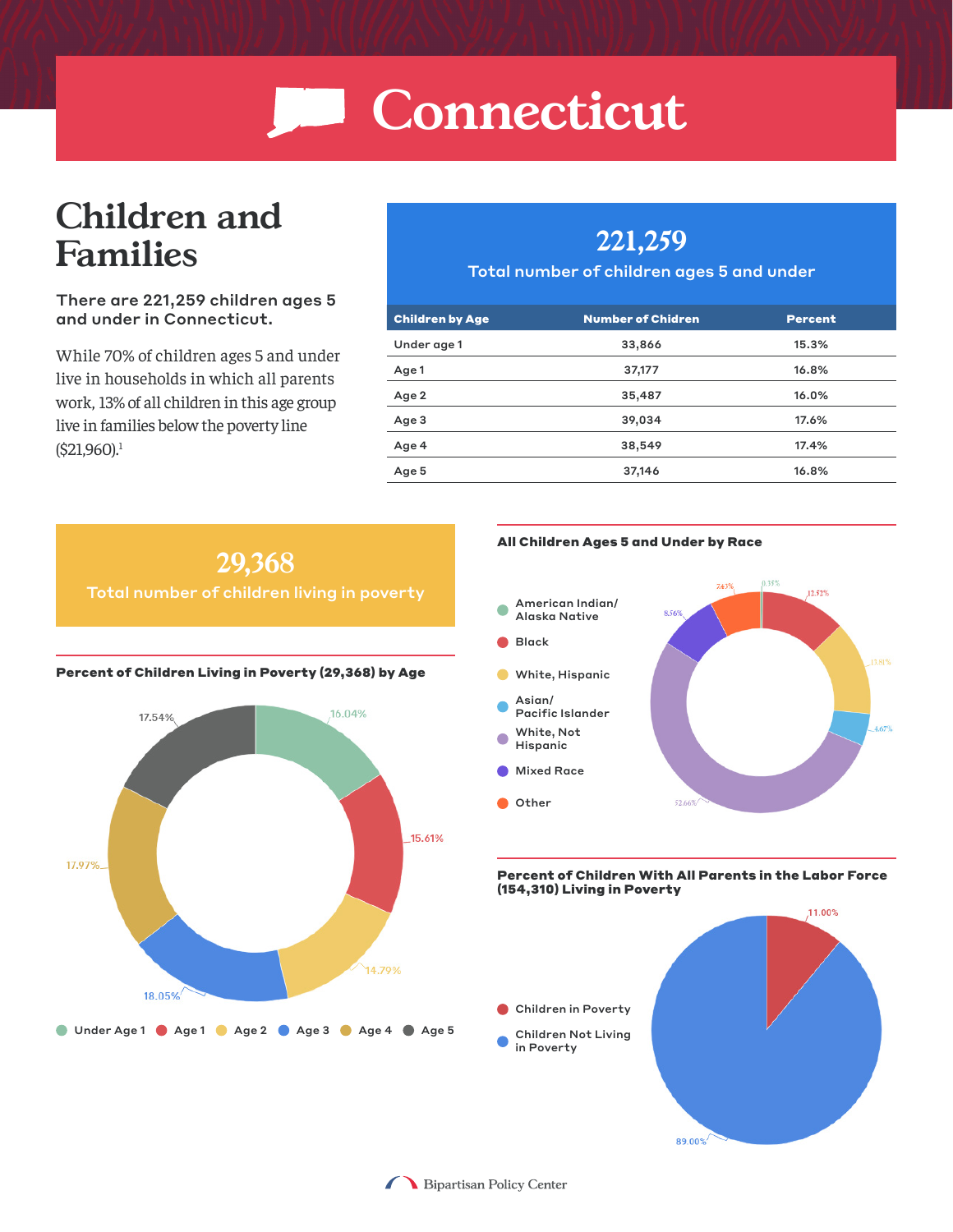## **Child Care Funding**

Quality early care and learning programs contribute to both thriving economies and healthy families.

The child care funding landscape is complex and involves several federal and state funding streams, including:

- The Child Care and Development Fund
- The Temporary Assistance for Needy Families program
- State Pre-K
- Head Start
- Early Head Start
- The Individuals with Disabilities Education Act

Allocation and expenditure data for child care funding in Connecticut detailed here.

For more information about child care and early learning funding streams, see [BPC's Child](https://bipartisanpolicy.org/building-bipartisan-support-for-child-care-a-toolkit/)  [Care Toolkit.](https://bipartisanpolicy.org/building-bipartisan-support-for-child-care-a-toolkit/)





### **\$103,578,9942**

Total Child Care and Development Fund expenditures in Connecticut in 2019

| <b>Category</b>                    | <b>CCDF</b><br><b>Mandatory</b> | <b>CCDF</b><br><b>Matching</b> | <b>CCDBG</b><br><b>Discretionary</b> | <b>State MOE</b> | <b>Total CCDF</b><br><b>Funds</b> |
|------------------------------------|---------------------------------|--------------------------------|--------------------------------------|------------------|-----------------------------------|
| Federal<br>Expenditure             | \$11,405,893                    | \$11,064,950                   | \$54,932,750                         | N/A              | \$77,403                          |
| State<br>Expenditure               | N/A                             | \$7,437,043                    | N/A                                  | \$18,738,358     | \$26,175,401                      |
| <b>Total</b><br><b>Expenditure</b> | \$11,405,893                    | \$18,501,993                   | \$54,932,750                         | \$18,738,358     | \$103,578,994                     |

### **\$124,185,4853**

Total Temporary Assistance for Needy Families expenditures on child care in Connecticut in 2019

| Category                                          | <b>Federal Expenditures</b> | <b>State Expenditures</b> | <b>Total</b>  |
|---------------------------------------------------|-----------------------------|---------------------------|---------------|
| <b>TANF Transferred to</b><br><b>CCDF</b>         | \$26,678,810                | N/A                       | \$26,678,810  |
| <b>TANF Spent Direct on</b><br><b>Child Care</b>  | $- -$                       | \$14,806,028              | \$14,806,028  |
| <b>TANF Spent Directly on</b><br>Pre-K/Head Start | --                          | \$82,700,647              | \$82,700,647  |
| <b>Total TANF Funds</b>                           | \$26,678,810                | \$97,506,675              | \$124,185,485 |

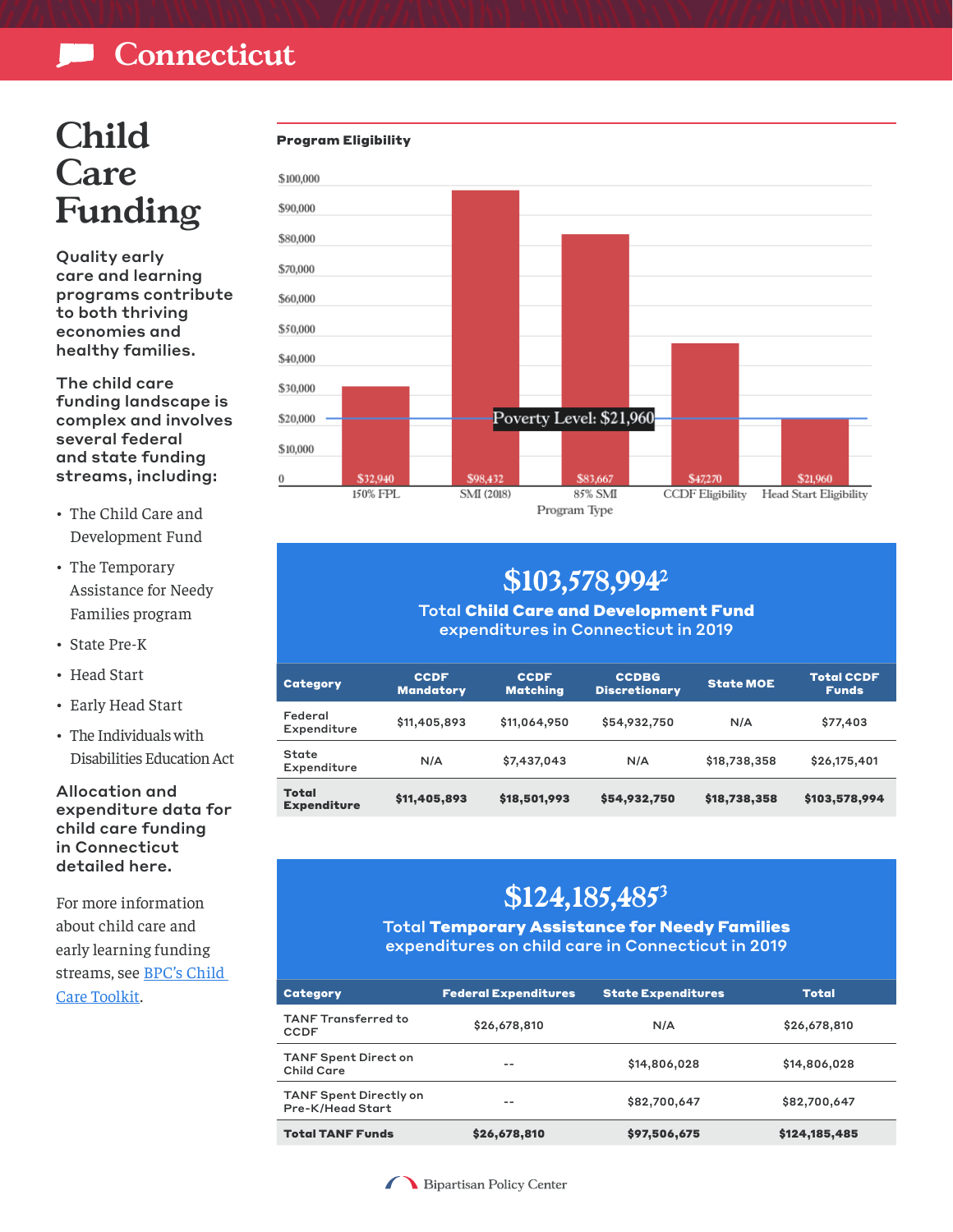**Connecticut Child Day Care Contracts, Connecticut School Readiness, Connecticut Smart Start6**

> **\$131,864,893** Total state Pre-K spending (FY2019)

**15,008** Number of children served (2018–2019)

**\$8,786** State spending per child enrolled (2018–2019)

Child Care and Development Fund 2020 Allocations4

| Category                           | Total        |
|------------------------------------|--------------|
| <b>Federal CCDF Allocations</b>    | \$72,300,371 |
| 2020 CARES Act CCDBG Supplemental  | \$23,504,479 |
| <b>Total 2020 CCDF Allocations</b> | \$95,804,850 |

### **\$70,820,2215**

Total allocations from the Coronavirus Response and Relief Supplemental Appropriations Act of 2021 in Connecticut

American Rescue Plan Act of 20217

| Category                       | <b>Amount</b> |
|--------------------------------|---------------|
| <b>ARPA CCDF Discretionary</b> | \$106,000,358 |
| <b>ARPA Stabilization</b>      | \$169,879,499 |
| <b>Total ARP Allocations</b>   | \$275,879,857 |

#### Additional Funding Streams FY2020 Allocations

| Category                                                                 | <b>Amount</b> |
|--------------------------------------------------------------------------|---------------|
| Head Start <sup>8</sup>                                                  | \$69,178,458  |
| Early Head Start <sup>9</sup>                                            | --            |
| IDEA Part C, FY201910                                                    | \$4,041,509   |
| IDEA Part B, Section 619, FY201911                                       | \$5,028,809   |
| Preschool Development Grant, B-5 Renewal Grants, 2019-2022 <sup>12</sup> | \$8,943,000   |
| Child Care Access Means Parents in School Program, FY201913              | \$584,404     |
| Child and Adult Food Program, FY2019 <sup>14</sup>                       | \$18,152,113  |
| Early Head Start-Child Care Partnerships <sup>15</sup>                   | --            |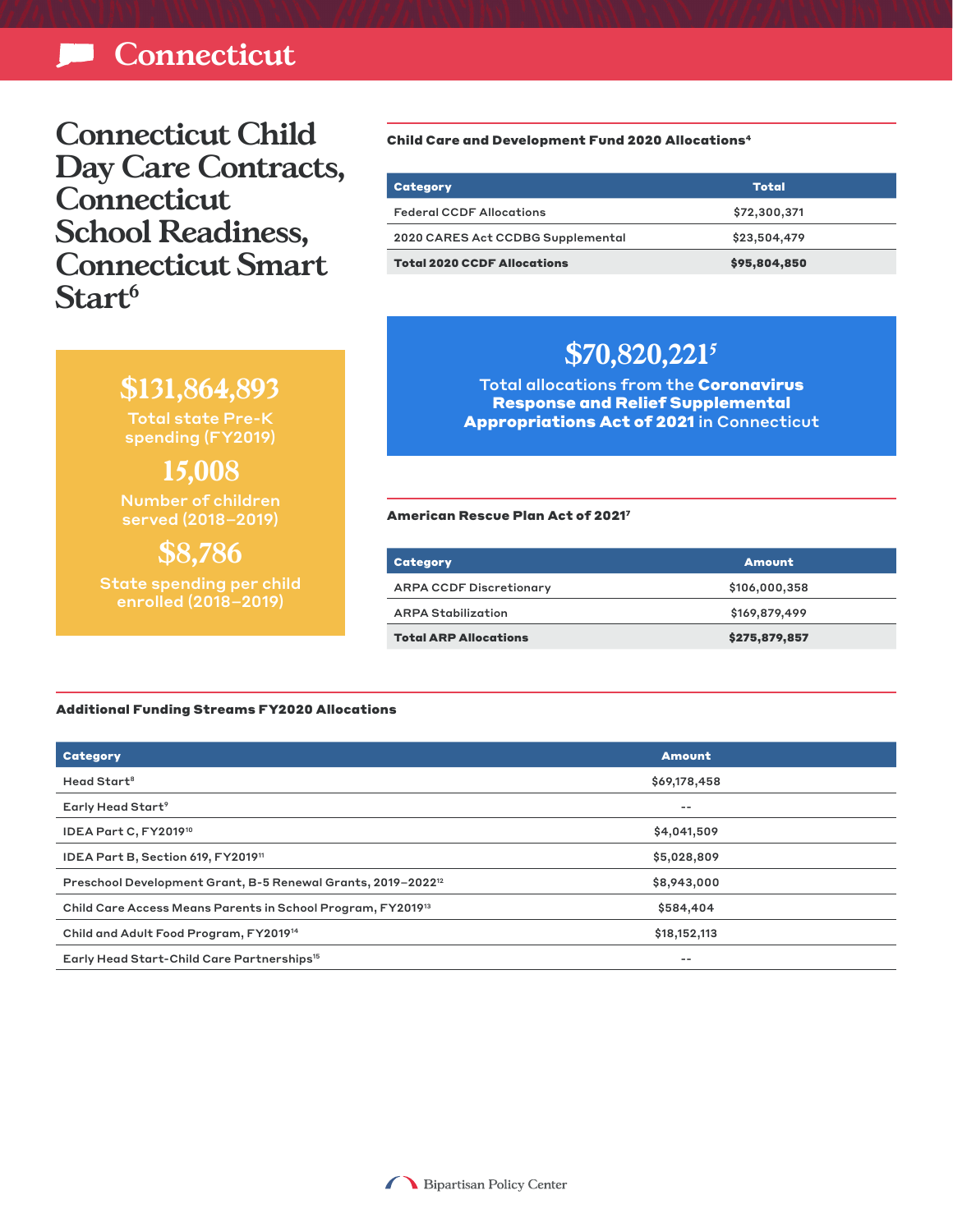# **Child Care Providers**

In 2020, there were 5,810 child care workers in Connecticut. This is a 34% decline in the number of child care workers from 2019 and a 33% decline since 2016. In 2020, the annual mean salary for child care workers was \$28,570.16

Learn more about the child care supply gap in BPC's report, [Child Care in 25 States](https://bipartisanpolicy.org/report/child-care-gap/).

### **5,810**

Number of child care workers in Connecticut in 2020

#### Number of Child Care Workers: 5-Year Trend<sup>17</sup>



#### Child Care Worker Annual Salary (2019) \$28,57018, 19



#### Adult-to-Child Ratios for Licensed Child Care Centers

|                                               | <b>Infant</b> | Young Toddler Older Toddler |          | <b>Preschool</b> |
|-----------------------------------------------|---------------|-----------------------------|----------|------------------|
| Connecticut <sup>20</sup>                     | $1$ to 4      | $1$ to 4                    | $1$ to 4 | $1$ to $10$      |
| <b>NAEYC's Best</b><br>Practice <sup>21</sup> | 1 to 4        | $1$ to 4                    | $1$ to 6 | $1$ to $10$      |